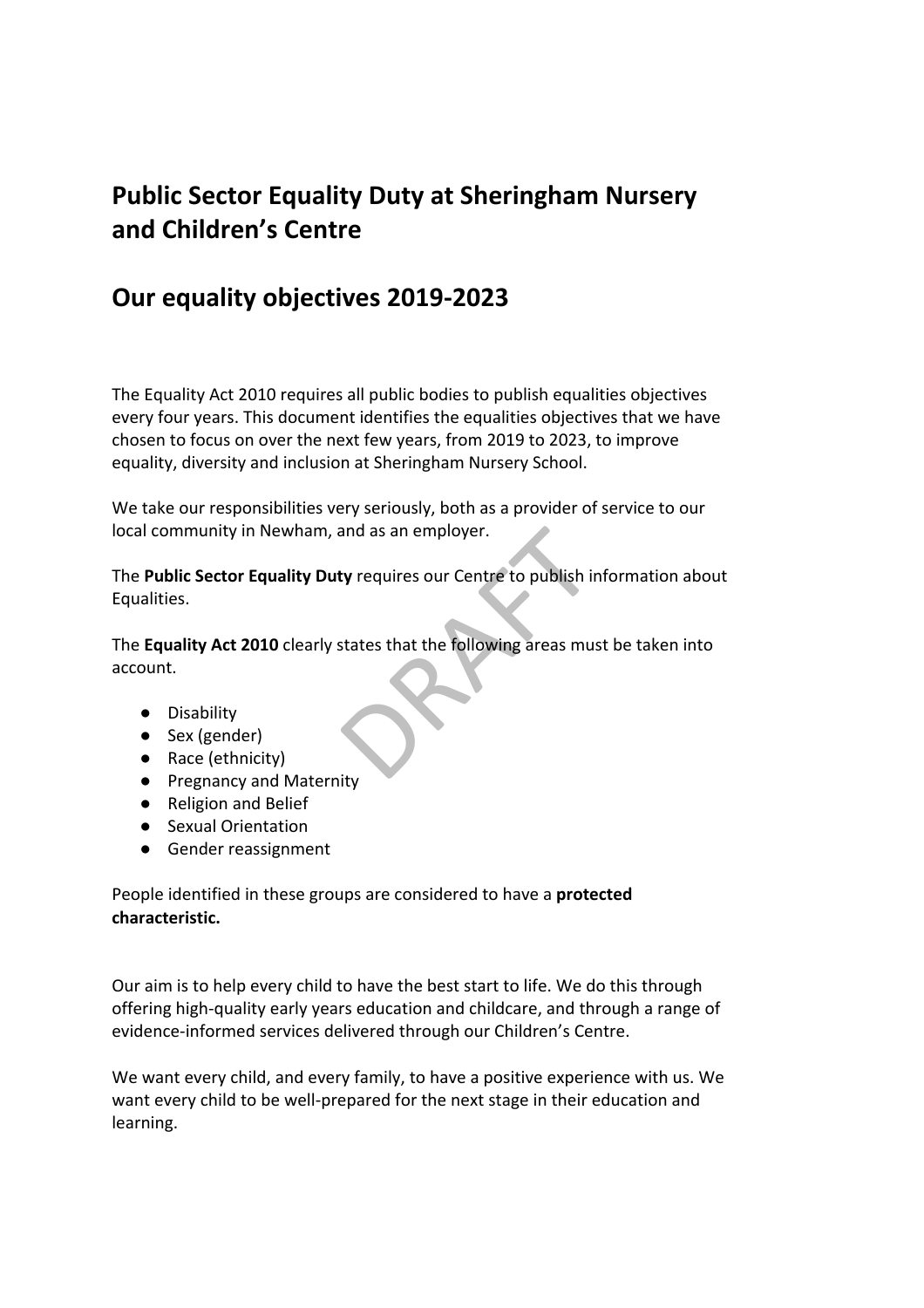Promoting health and emotional wellbeing, and keeping children safe, runs through everything we do.

This means that equality is central to everything we do, as well as being positive about the diversity of our local community and celebrating it.

Our objectives have been agreed following discussions with staff and with our governing body.

## **1. Ensure that all staff and all users are aware of our commitment to equality**

Our commitment to equalities is set out in our equalities statement:

**Statement about equality** We are against all forms of discrimination, with particular reference to the following equality strands: gender, age, ethnicity/race, disability, religion/belief, sexual orientation, maternity and people who are transgender.

ent. The Nursery School and Child<br>a our services for all our families reports on We ask all families to respect of As individuals we are all different. The Nursery School and Children's Centre will ensure fair and equal access to our services for all our families regardless of which equality strands they belong to. We ask all families to respect other users and to uphold our equality policy.

This commitment is reflected in our Goals and Values: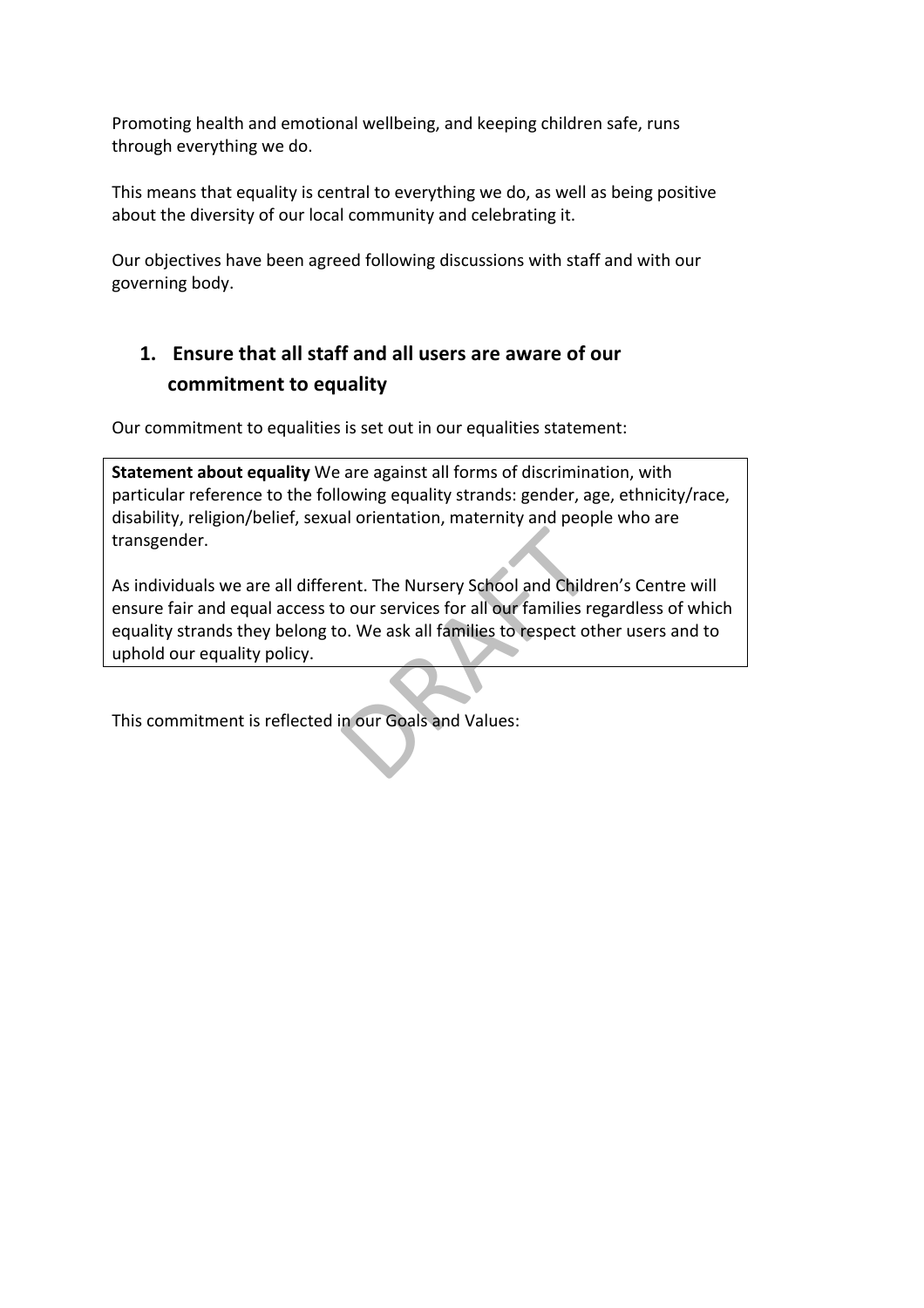

## Our goals

The best for every child and family: we will always aim for the highest quality, we focus on what/works, and we use research and evidence to improve our practice.

A warm, friendly and respectful environment: we welcome everyone, we include children and adults with special needs and disabilities, and we are positive about diversity.

Improving lives: we want to help children choices and love learning.



### **Our values**

 $\hat{M}$ e work in partnership with parents and we build on family strengths.

We will always act in the best interests of children and their families.

We believe that every child can become a more powerful, creative and successful learner with the right support.

We think it is important for all staff users and visitors to behave in a respectful and

#### *What we will do*

- We read and talk through these commitments with all parents and users
- We promote equality through the resources and the curriculum on offer
- Experiments with all paintings in these commitments with all painting and the current of the resources and the current plaints which might arise progress children are making, incomake necessary changes to our w ● We invite parent feedback regularly and we are committed to responding to any concerns or complaints which might arise
- We regularly check the progress children are making, including analysis by groups, so that we can make necessary changes to our work if there is a risk that any group might be missing out.

#### *How we will know if we are succeeding*

- All parents, users and families say that they feel welcome and safe at Sheringham
- Action is taken quickly and its impact is regularly checked, if group of children with a shared protected characteristic is at risk of making poorer progress than other children
- **2. Promote equal opportunities for our staff team and tackle bullying or discrimination quickly and robustly should it occur**

*What we will do*